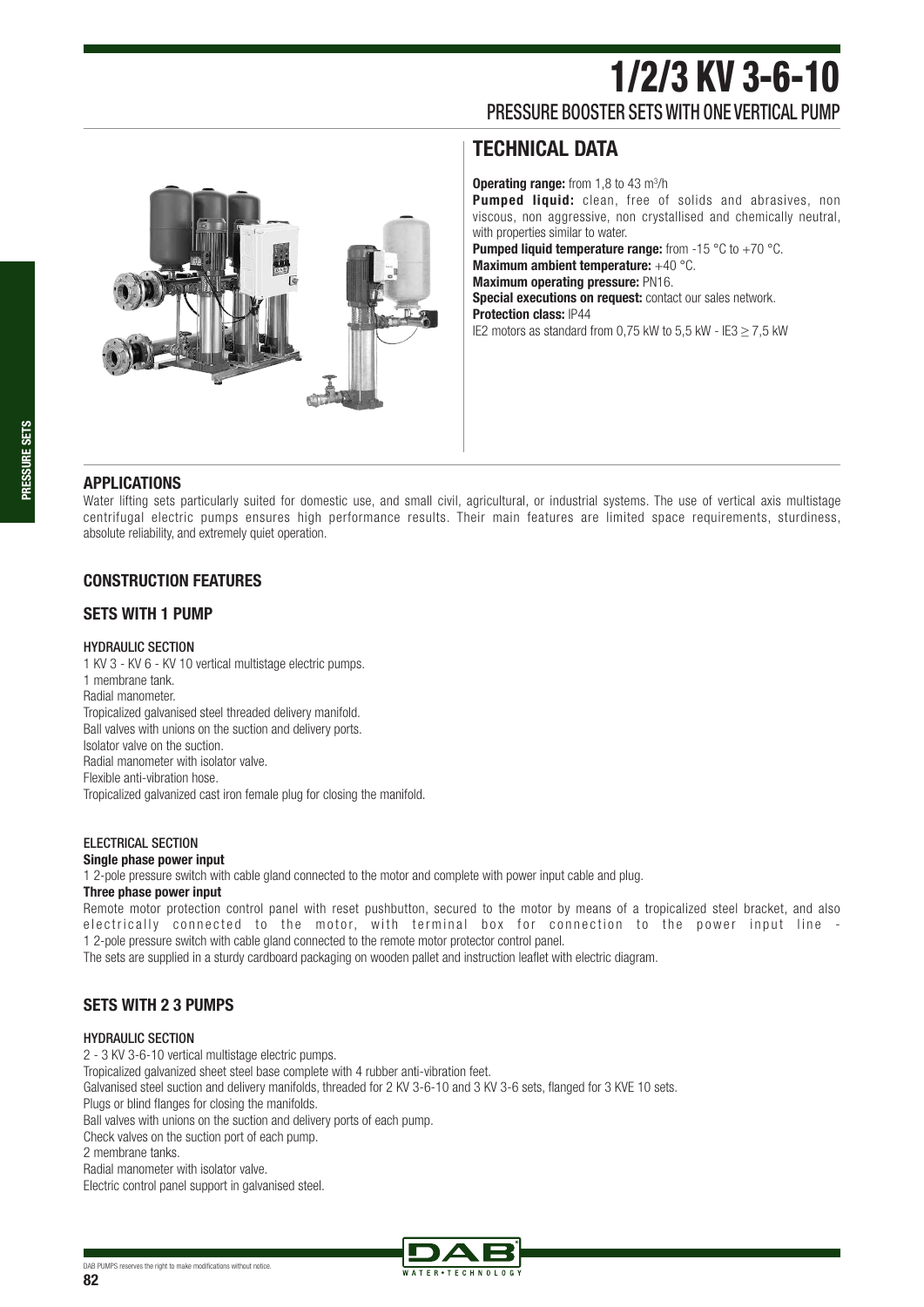# 1/2/3 KV 3-6-10 PRESSURE BOOSTER SETS WITH ONE VERTICAL PUMP

#### 2 KV ELECTRIC COMPONENTS

IP 55 protection class self-extinguishing, shock-resistant plastic electric control panel. The control panel protects the electric pumps and controls the sequence, keeping the system at an average pressure value already preset at the factory. The average pressure value may be changed using a trimmer found inside the control panel. The pump starting order is switched at each operating cycle. The pressure is measured through a pressure transmitter on the delivery manifold.

#### FRONT PANEL COMPONENTS:

General disconnector with padlockable door lock. AUT-MAN operation selection points. Alarm RESET pushbutton. Operation, stop, and alarm notification lamps.

#### PANEL INTERNAL COMPONENTS:

Electronic control card with protection fuses and contactors. Power input connection terminal (single phase or three phase). - Dry run or overpressure pressure switch connection terminals (optional). Alarm notification N.O. contacts.

Function selection mini dip switch (pressure transmitter or pressure switches, standard or additional tanks).

#### 3KV ELECTRIC COMPONENTS

IP 55 protection class self-extinguishing, shock-resistant plastic electric control panel. The control panel includes the general switch, the electric pump protection thermal magnetic circuit breakers, the electric pump start order switch system, the 24 V low voltage circuit for the control of the pressure switches, MAN-0-AUT selectors (single phase operation control panel pushbuttons), notification lamps at the front of the panel. Installed on appropriate support on the pump base. Pump start/stop pre-calibrated pressure switches.

The electric control panel is ready for the connection of:

Dry run protection float or pressure switch kit (\*).

Overpressure stop pressure switch kit (\*).

(\*) available separately as optional.

**MATERIALS**

The sets are supplied in a sturdy cardboard packaging on wooden pallet and installation / maintenance manual with electric diagram.

| N. | <b>PARTS</b>      | <b>MATERIALS</b>                                      |
|----|-------------------|-------------------------------------------------------|
| 4  | <b>IMPFI I FR</b> | <b>TECHNOPOLYMER B</b>                                |
| 6  | <b>DIFFUSFR</b>   | <b>TECHNOPOLYMER B</b>                                |
| 7A | PUMP SHAFT        | AISI 416 STAINI FSS STFFL<br>X12 CrS 13 UNI 6900/71   |
| 16 | MFCHANICAL SFAL   | CARBON / CERAMIC                                      |
| 28 | OR RING           | <b>FPDM RUBBER</b>                                    |
| 69 | I INFR            | AISI 304 STAINI FSS STFFL<br>X5 CrNi 1810 UNI 6900/71 |
| 95 | OR RING           | <b>FPDM RUBBER</b>                                    |
| 96 | SUCTION BODY      | CAST IRON 200 UNI ISO 185                             |
| 97 | DFI IVERY BODY    | CAST IRON 200 UNI ISO 185                             |
| 98 | DIFFUSER BODY     | <b>TECHNOPOLYMER B</b>                                |



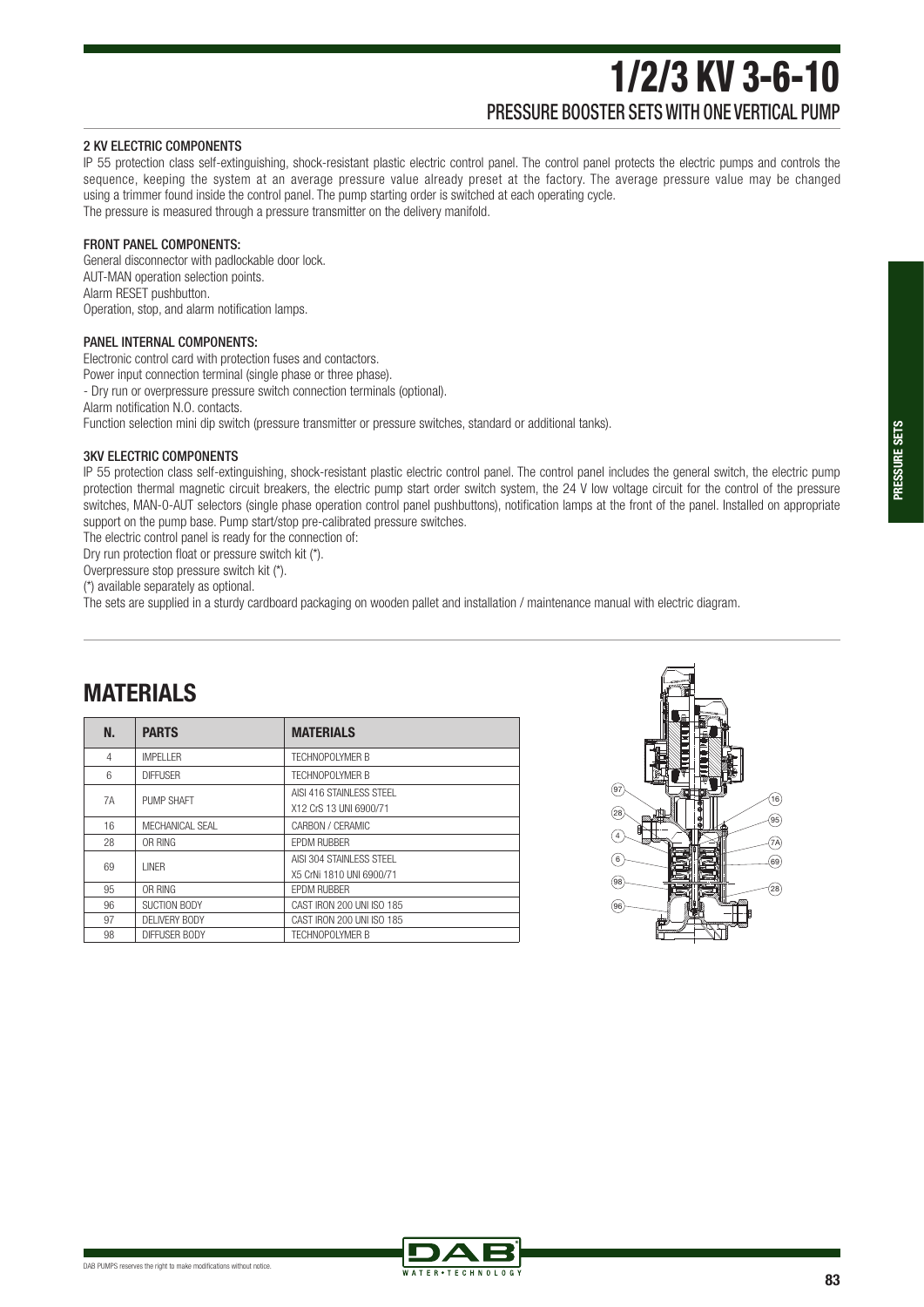# **1 KV 3** - CIVIL USE PRESSURE BOOSTER SETS

Pumped liquid temperature range: from -15°C to +70°C - Maximum ambient temperature: +40 °C - Max flow rate: 7.2 m3 /h





The performance curves are based on kinematic viscosity values = 1 mm<sup>2</sup>/s and density equivalent to 1000 kg/m<sup>3</sup> Curve tolerance according to ISO 9906.

| <b>MODEL</b> | <b>POWER INPUT</b> |      | <b>P2 NOMINAL</b> | $\ln$ | <b>FLOW</b> | <b>PRESSURE SWITCH</b>           | <b>MAX OBTAINABLE</b>         |
|--------------|--------------------|------|-------------------|-------|-------------|----------------------------------|-------------------------------|
|              | 50 Hz              | kW   | HP                | A     | $m^3/h$     | <b>CALIBRATION</b><br><b>BAR</b> | <b>PRESSURE</b><br><b>BAR</b> |
| 1 KV 3/10 M  | $1x220 - 240V$ ~   | 1.1  | 1.5               | 7.8   | $7.2 - 1.8$ | 5:6                              | 8.2                           |
| 1 KV 3/12 M  | $1x220 - 240V$ ~   | 1.5  | $\gamma$          | 9.6   | $7.2 - 1.8$ | 6:1                              | 10.2                          |
| 1 KV 3/10 T  | $3x400V -$         | 1.1  | 1.5               | 3.2   | $7.2 - 1.8$ | 5:6                              | 8.2                           |
| 1 KV 3/12 T  | $3x400V -$         | 1.5  | $^{\circ}$        | 3.7   | $7.2 - 1.8$ | 6:1                              | 10.2                          |
| 1 KV 3/15 T  | $3x400V -$         | 1.85 | 2.5               | 4.3   | $7.2 - 1.8$ | 8:9                              | 13                            |
| 1 KV 3/18 T  | $3x400V -$         | 2.2  | 3                 | 5.8   | $7.2 - 1.8$ | 10:11                            | 15.8                          |

| <b>MODEL</b> |     | B   | C   | D   | H    | Ø MANIFOLDS | <b>WEIGHT</b> |    |
|--------------|-----|-----|-----|-----|------|-------------|---------------|----|
|              | A   |     |     |     |      | DNA (suc.)  | DNM (del.)    | kg |
| 1 KV 3/10 M  | 760 | 300 | 120 | 473 | 993  | $1^{1}/4$ " | $1^{1/2^n}$   | 39 |
| 1 KV 3/12 M  | 760 | 300 | 120 | 596 | 1116 | $1^{1}/4$ " | $1^{1}/2$     | 40 |
| 1 KV 3/10 T  | 760 | 300 | 120 | 473 | 993  | $1^{1}/4$ " | $1^{1/2}$     | 39 |
| 1 KV 3/12 T  | 760 | 300 | 120 | 596 | 1116 | $1^{1}/4$ " | $1^{1/2^n}$   | 40 |
| 1 KV 3/15 T  | 760 | 300 | 120 | 692 | 1212 | $1^{1}/4$ " | $1^{1}/2$     | 41 |
| 1 KV 3/18 T  | 760 | 300 | 120 | 788 | 1318 | $1^{1}/4$   | $1^{1/2^n}$   | 47 |



**PRESSURE SETS**

PRESSURE SETS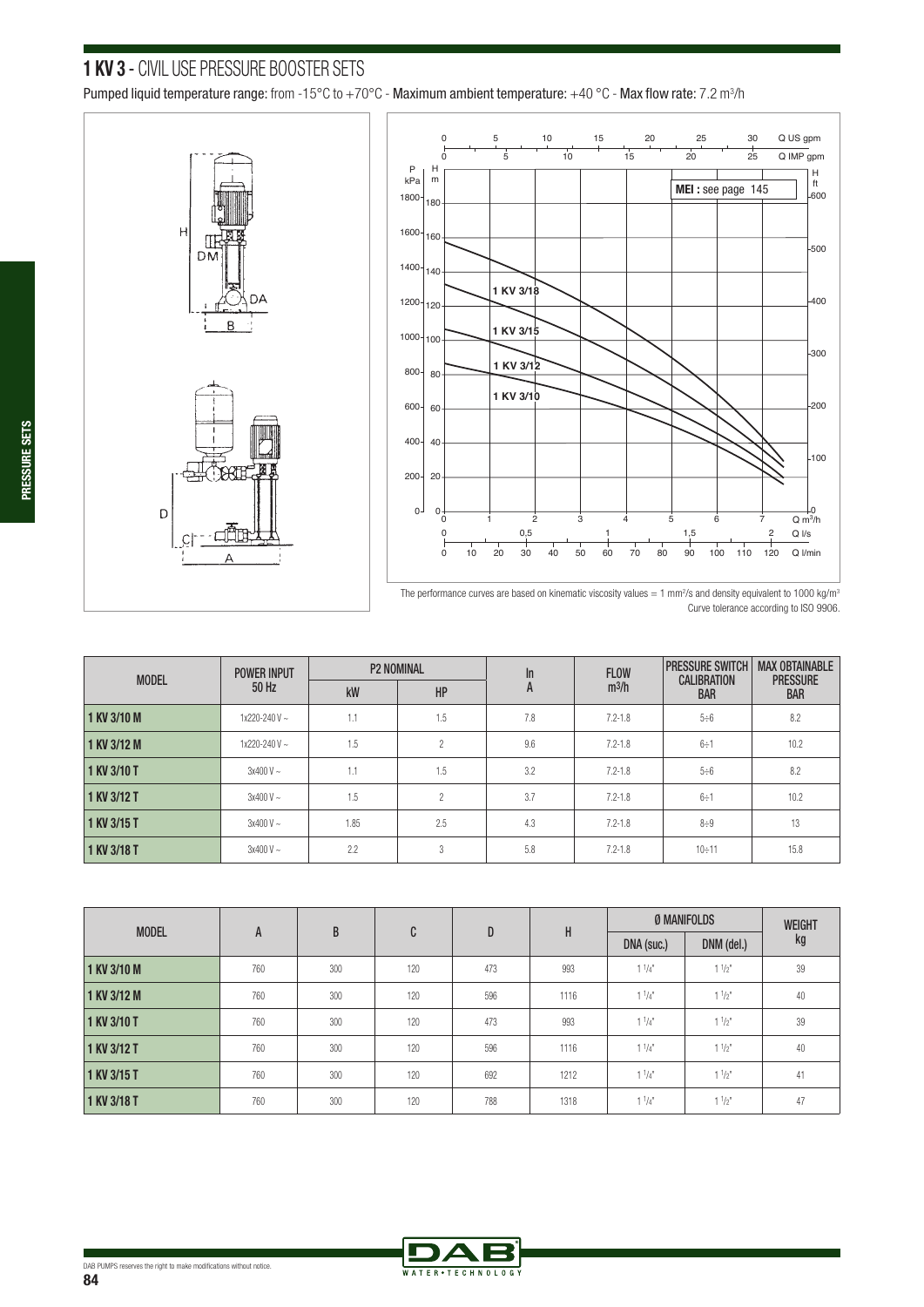# **1 KV 6** - CIVIL USE PRESSURE BOOSTER SETS

Pumped liquid temperature range: from -15°C to +70°C - Maximum ambient temperature: +40 °C - Max flow rate: 9 m<sup>3</sup>/h





The performance curves are based on kinematic viscosity values = 1 mm<sup>2</sup>/s and density equivalent to 1000 kg/m<sup>3</sup> Curve tolerance according to ISO 9906.

| <b>MODEL</b> | <b>POWER INPUT</b> |      | <b>P2 NOMINAL</b> | $\ln$ | <b>FLOW</b>       | <b>PRESSURE SWITCH</b><br><b>CALIBRATION</b> | <b>MAX OBTAINABLE</b><br><b>PRESSURE</b> |
|--------------|--------------------|------|-------------------|-------|-------------------|----------------------------------------------|------------------------------------------|
|              | 50 Hz              | kW   | HP                | A     | m <sup>3</sup> /h | <b>BAR</b>                                   | <b>BAR</b>                               |
| 1 KV 6/7 M   | $1x220 - 240V$ ~   | 1.1  | 1.5               | 7.5   | $8.5 - 2.4$       | 4:5                                          | 6                                        |
| 1 KV 6/9 M   | $1x220 - 240V$ ~   | 1.5  | ŋ                 | 9.4   | $8.5 - 2.4$       | 5:6                                          | 8                                        |
| 1 KV 6/7 T   | $3x400V -$         | 1.1  | 1.5               | 2.9   | $8.5 - 2.4$       | 4:5                                          | 6                                        |
| 1 KV 6/9 T   | $3x400V -$         | 1.5  | $\mathfrak{D}$    | 3.6   | $8.5 - 2.4$       | 5:6                                          | 8                                        |
| 1 KV 6/11 T  | $3x400V -$         | 1.85 | 2.5               | 4.2   | $8.5 - 2.4$       | 6:7                                          | 9.8                                      |
| 1 KV 6/15 T  | $3x400V -$         | 2.2  | 3                 | 6.3   | $8.5 - 2.4$       | 8:9                                          | 13                                       |

|                 |     | B   | C   | D   |      |             | <b>Ø MANIFOLDS</b> | <b>WEIGHT</b> |
|-----------------|-----|-----|-----|-----|------|-------------|--------------------|---------------|
| <b>MODEL</b>    | A   |     |     |     | Н    | DNA (suc.)  | DNM (del.)         | kg            |
| <b>KV 6/7 M</b> | 760 | 300 | 120 | 436 | 956  | $1^{1}/4$   | $1^{1}/2$          | 37            |
| 1 KV 6/9 M      | 760 | 300 | 120 | 500 | 1020 | $1^{1}/4$ " | $1^{1}/2^{n}$      | 40            |
| 1 KV 6/7 T      | 760 | 300 | 120 | 436 | 956  | $1^{1}/4$   | $1^{1}/2$          | 37            |
| 1 KV 6/9 T      | 760 | 300 | 120 | 500 | 1020 | $1^{1}/4$   | $1^{1}/2$          | 40            |
| 1 KV 6/11 T     | 760 | 300 | 120 | 564 | 1084 | $1^{1}/4$   | $1^{1}/2^{n}$      | 38            |
| 1 KV 6/15 T     | 760 | 300 | 120 | 692 | 1212 | $1^{1}/4$   | $1^{1}/2$          | 45            |

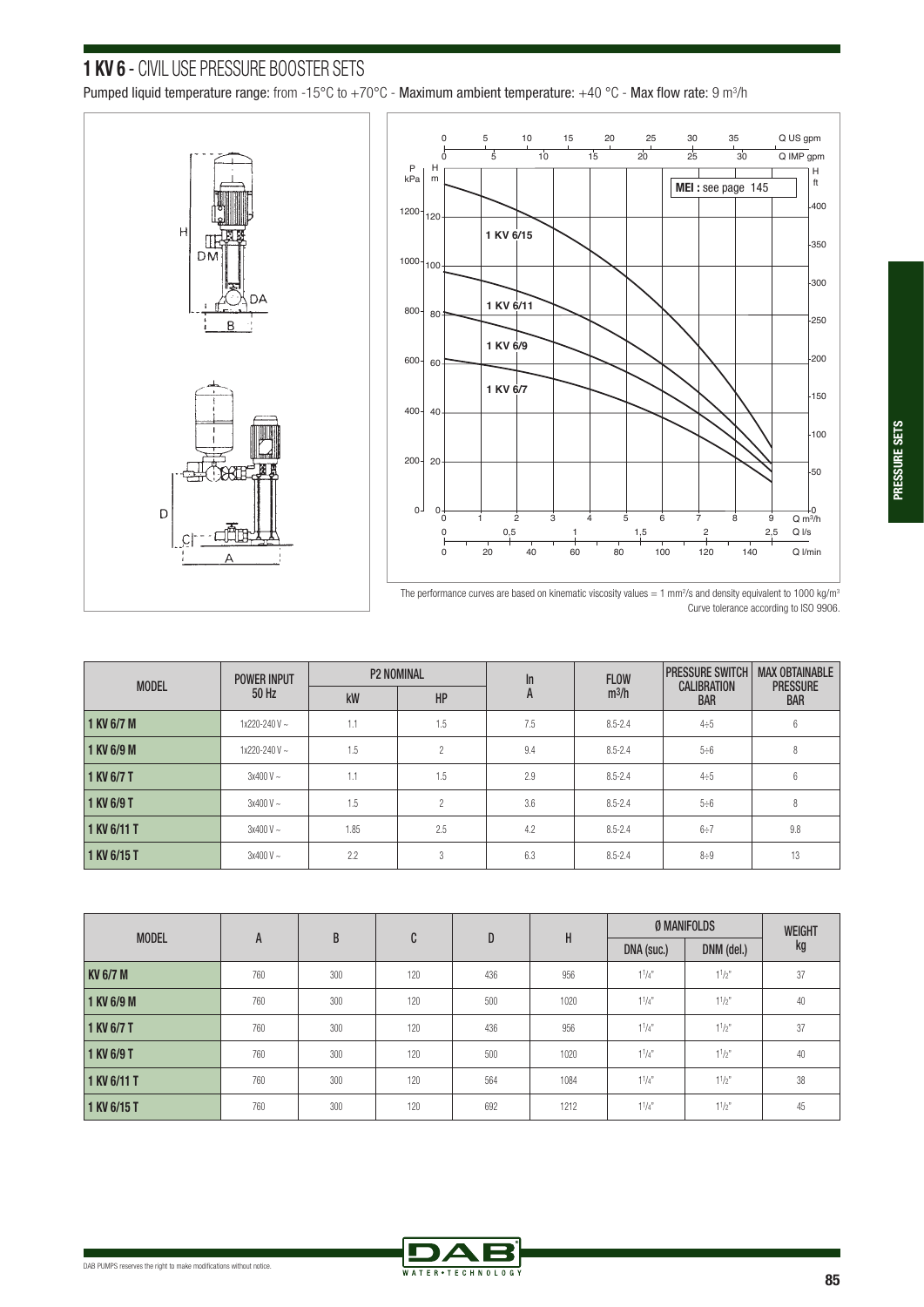### **1 KV 10** - CIVIL USE PRESSURE BOOSTER SETS

Pumped liquid temperature range: from -15 °C to +70 °C - Maximum ambient temperature: +40 °C - Max flow rate: 14.5 m $^3$ /h







The performance curves are based on kinematic viscosity values = 1 mm<sup>2</sup>/s and density equivalent to 1000 kg/m<sup>3</sup> Curve tolerance according to ISO 9906.

| <b>MODEL</b> | <b>POWER INPUT</b> |      | <b>P2 NOMINAL</b> | In   | <b>FLOW</b>  | <b>PRESSURE SWITCH</b><br><b>CALIBRATION</b> | <b>MAX OBTAINABLE</b>         |
|--------------|--------------------|------|-------------------|------|--------------|----------------------------------------------|-------------------------------|
|              | 50 Hz              | kW   | HP                | A    | $m^3/h$      | <b>BAR</b>                                   | <b>PRESSURE</b><br><b>BAR</b> |
| 1 KV 10/4 M  | $1x220 - 240V$ ~   | 1.1  | 1.5               | 8.3  | $13.2 - 3.0$ | $2 \div 3$                                   | 3.8                           |
| 1 KV 10/5 M  | $1x220 - 240V$ ~   | 1.5  | $\gamma$          | 10.4 | $13.2 - 3.0$ | 3:4                                          | 4.8                           |
| 1 KV 10/4 T  | $3x400V -$         | 1.1  | 1.5               | 3.5  | $13.2 - 3.0$ | $2 \div 3$                                   | 3.8                           |
| 1 KV 10/5 T  | $3x400V -$         | 1.5  | 2                 | 3.9  | $13.2 - 3.0$ | $3 \div 4$                                   | 4.8                           |
| 1 KV 10/6 T  | $3x400V -$         | 1.85 | 2.5               | 5    | $13.2 - 3.0$ | 4:5                                          | 5.5                           |
| 1 KV 10/8 T  | $3x400V -$         | 2.2  | 3                 | 6.8  | $13.2 - 3.0$ | $5 \div 6$                                   | 7.2                           |

| <b>MODEL</b> |     | B   | C   | D   | Н   |            | Ø MANIFOLDS | <b>WEIGHT</b> |
|--------------|-----|-----|-----|-----|-----|------------|-------------|---------------|
|              | A   |     |     |     |     | DNA (suc.) | DNM (del.)  | kg            |
| 1 KV 10/4 M  | 760 | 300 | 120 | 340 | 860 | $1^{1}/4$  | $1^{1}/2$ " | 35            |
| 1 KV 10/5 M  | 760 | 300 | 120 | 372 | 892 | $1^{1}/4$  | $1^{1}/2$ " | 40            |
| 1 KV 10/4 T  | 760 | 300 | 120 | 340 | 860 | $1^{1}/4$  | $1^{1/2}$   | 35            |
| 1 KV 10/5 T  | 760 | 300 | 120 | 372 | 892 | $1^{1}/4$  | $1^{1/2"$   | 40            |
| 1 KV 10/6 T  | 760 | 300 | 120 | 404 | 920 | $1^{1}/4$  | $1^{1}/2$ " | 38            |
| 1 KV 10/8 T  | 760 | 300 | 120 | 468 | 988 | $1^{1}/4$  | $1^{1}/2$ " | 43            |

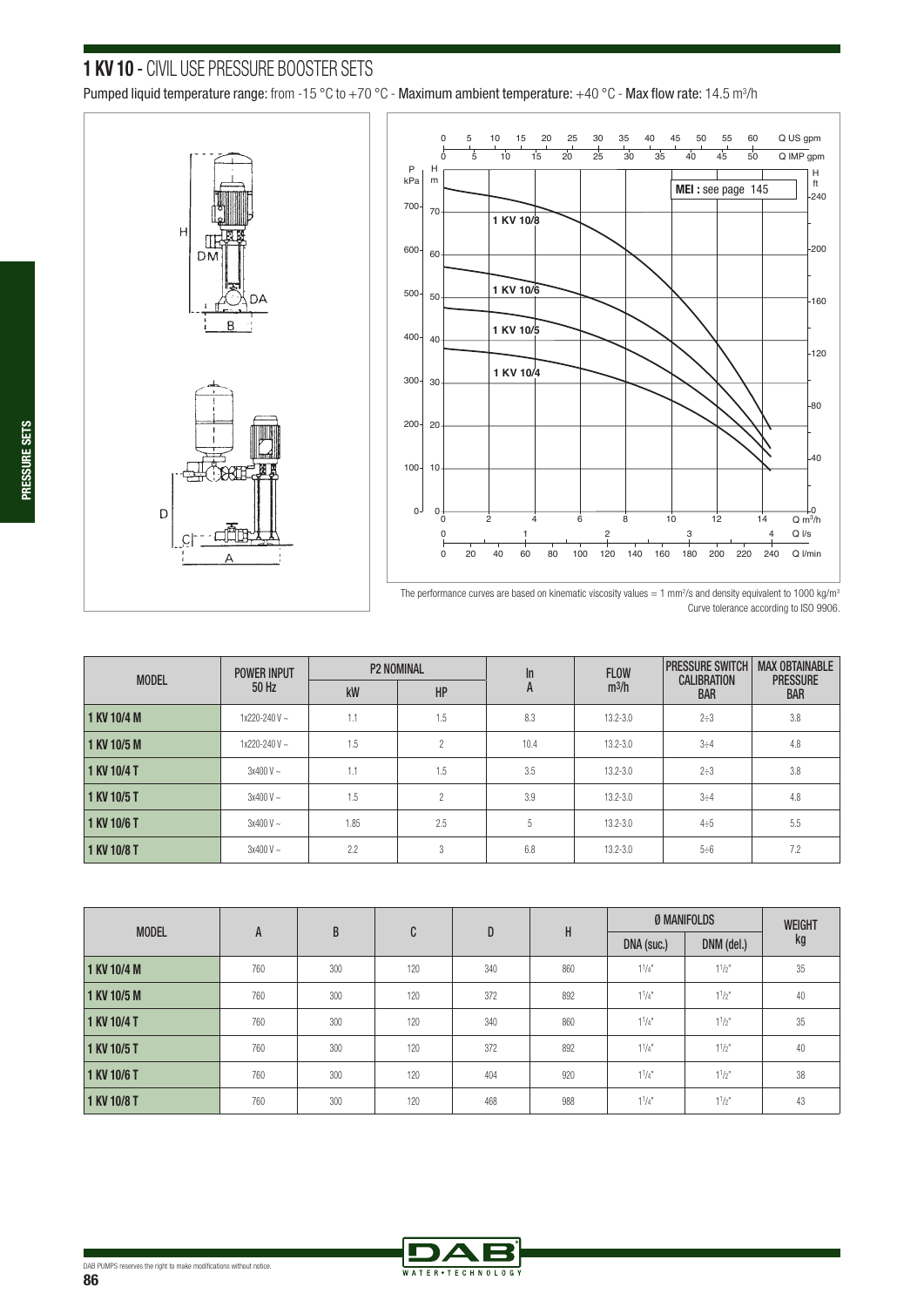# **2 KV 3** - CIVIL USE PRESSURE BOOSTER SETS

Pumped liquid temperature range: from -15 °C to +70 °C - Maximum ambient temperature: +40 °C - Max flow rate: 14.4 m $^3$ /h





The performance curves are based on kinematic viscosity values = 1 mm<sup>2</sup>/s and density equivalent to 1000 kg/m<sup>3</sup> Curve tolerance according to ISO 9906. Overall performance taking into account TWO pumps working at the same time.

| <b>MODEL</b> | <b>POWER INPUT</b>  |        | <b>P2 NOMINAL</b> | In    | <b>FLOW</b> | <b>MAX OBTAINABLE</b>         | <b>STANDARD</b>               |
|--------------|---------------------|--------|-------------------|-------|-------------|-------------------------------|-------------------------------|
|              | 50 Hz               | kW     | HP                | A     | $m^3/h$     | <b>PRESSURE</b><br><b>BAR</b> | <b>PRESSURE</b><br><b>BAR</b> |
| 2 KV 3/10 M  | $1x220 - 240V$ ~    | 2x1.1  | 2x1.5             | 2x7.8 | 14.4-3.6    | 8.2                           | 5                             |
| 2 KV 3/12 M  | $1x220 - 240V \sim$ | 2x1.5  | 2x2               | 2x9.6 | 14.4-3.6    | 10.2                          | 6                             |
| 2 KV 3/10 T  | $3x400V -$          | 2x1.1  | 2x1.5             | 2x3.2 | 14.4-3.6    | 8.2                           | 5                             |
| 2 KV 3/12 T  | $3x400V -$          | 2x1.5  | 2x2               | 2x3,7 | 14.4-3.6    | 10.2                          | 6                             |
| 2 KV 3/15 T  | $3x400V -$          | 2x1.85 | 2x2.5             | 2x4.3 | 14.4-3.6    | 13                            |                               |
| 2 KV 3/18 T  | $3x400V -$          | 2x2.2  | 2x3               | 2x5.8 | 14.4-3.6    | 15.8                          | 9                             |

| <b>MODEL</b> |     | B   | r<br>U | D   | P   | H1   | H <sub>2</sub> |     | H <sub>3</sub><br>H4 | <b>Ø MANIFOLDS</b> |            | <b>WEIGHT</b> |
|--------------|-----|-----|--------|-----|-----|------|----------------|-----|----------------------|--------------------|------------|---------------|
|              | A   |     |        |     |     |      |                |     |                      | DNA (suc.)         | DNM (del.) | kg            |
| 2 KV 3/10 M  | 798 | 500 | 500    | 560 | 108 | 1117 | 125            | 412 | 580                  | 2"                 | 2"         | 118           |
| 2 KV 3/12 M  | 798 | 500 | 500    | 560 | 108 | 1181 | 125            | 476 | 580                  | 2"                 | $2^{n}$    | 124           |
| 2 KV 3/10 T  | 798 | 500 | 500    | 560 | 108 | 1117 | 125            | 412 | 580                  | 2"                 | $2^{n}$    | 123           |
| 2 KV 3/12 T  | 798 | 500 | 500    | 560 | 108 | 1117 | 125            | 476 | 580                  | 2"                 | 2"         | 129           |
| 2 KV 3/15 T  | 798 | 500 | 500    | 560 | 108 | 1277 | 125            | 572 | 580                  | 2"                 | $2^{n}$    | 134           |
| 2 KV 3/18 T  | 798 | 500 | 500    | 560 | 108 | 1373 | 125            | 668 | 580                  | 2"                 | $2^{n}$    | 141           |

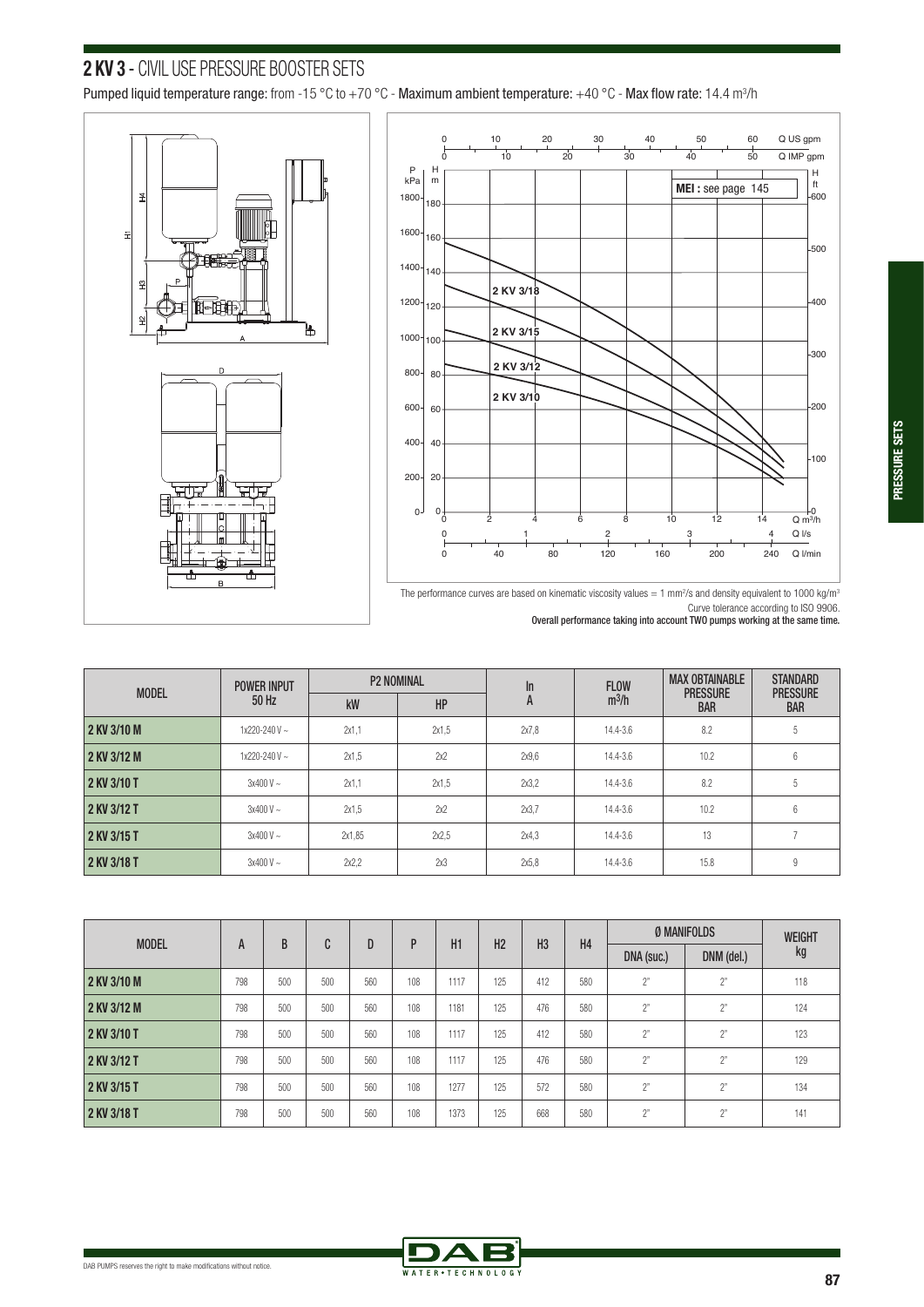# **2 KV 6** - CIVIL USE PRESSURE BOOSTER SETS

Pumped liquid temperature range: from -15 °C to +70 °C - Maximum ambient temperature: +40 °C - Max flow rate: 18 m<sup>3</sup>/h







|              | <b>POWER INPUT</b> |        | <b>P2 NOMINAL</b> | In    | <b>FLOW</b>  | <b>MAX OBTAINABLE</b>         | <b>STANDARD</b>               |
|--------------|--------------------|--------|-------------------|-------|--------------|-------------------------------|-------------------------------|
| <b>MODEL</b> | 50 Hz              | kW     | HP                | A     | $m^3/h$      | <b>PRESSURE</b><br><b>BAR</b> | <b>PRESSURE</b><br><b>BAR</b> |
| 2 KV 6/7 M   | $1x220 - 240V$ ~   | 2x1.1  | 2x1.5             | 2x7.5 | $17.0 - 4.8$ | 6                             | 4                             |
| 2 KV 6/9 M   | $1x220 - 240V$ ~   | 2x1.5  | 2x2               | 2x9.4 | 17.0-4.8     | 8                             | 5                             |
| 2 KV 6/7 T   | $3x400V -$         | 2x1.1  | 2x1.5             | 2x2.9 | 17.0-4.8     | $6\phantom{1}6$               |                               |
| 2 KV 6/9 T   | $3x400V -$         | 2x1.5  | 2x2               | 2x3.6 | 17.0-4.8     | 8                             | b                             |
| 2 KV 6/11 T  | $3x400V -$         | 2x1,85 | 2x2.5             | 2x4.2 | 17.0-4.8     | 9.8                           | 6                             |
| 2 KV 6/15 T  | $3x400V -$         | 2x2.2  | 2x3               | 2x6.3 | 17.0-4.8     | 13                            | 8                             |

| <b>MODEL</b> |     | B   | C   | D   | P   | H1   | H2  | H <sub>3</sub> | H <sub>4</sub> | Ø MANIFOLDS |                | <b>WEIGHT</b> |
|--------------|-----|-----|-----|-----|-----|------|-----|----------------|----------------|-------------|----------------|---------------|
|              | A   |     |     |     |     |      |     |                |                | DNA (suc.)  | DNM (del.)     | kg            |
| 2 KV 6/7 M   | 798 | 500 | 500 | 560 | 108 | 1021 | 125 | 316            | 580            | 2"          | 2"             | 116           |
| 2 KV 6/9 M   | 798 | 500 | 500 | 560 | 108 | 1085 | 125 | 380            | 580            | 2"          | 2"             | 121           |
| 2 KV 6/7 T   | 798 | 500 | 500 | 560 | 108 | 1021 | 125 | 316            | 580            | 2"          | 2 <sup>n</sup> | 121           |
| 2 KV 6/9 T   | 798 | 500 | 500 | 560 | 108 | 1085 | 125 | 380            | 580            | 2"          | 2 <sup>n</sup> | 126           |
| 2 KV 6/11 T  | 798 | 500 | 500 | 560 | 108 | 1149 | 125 | 414            | 580            | 2"          | 2"             | 128           |
| 2 KV 6/15 T  | 798 | 500 | 500 | 560 | 108 | 1277 | 125 | 572            | 580            | 2"          | 2"             | 140           |



The performance curves are based on kinematic viscosity values = 1 mm<sup>2</sup>/s and density equivalent to 1000 kg/m<sup>3</sup> Curve tolerance according to ISO 9906. Overall performance taking into account TWO pumps working at the same time.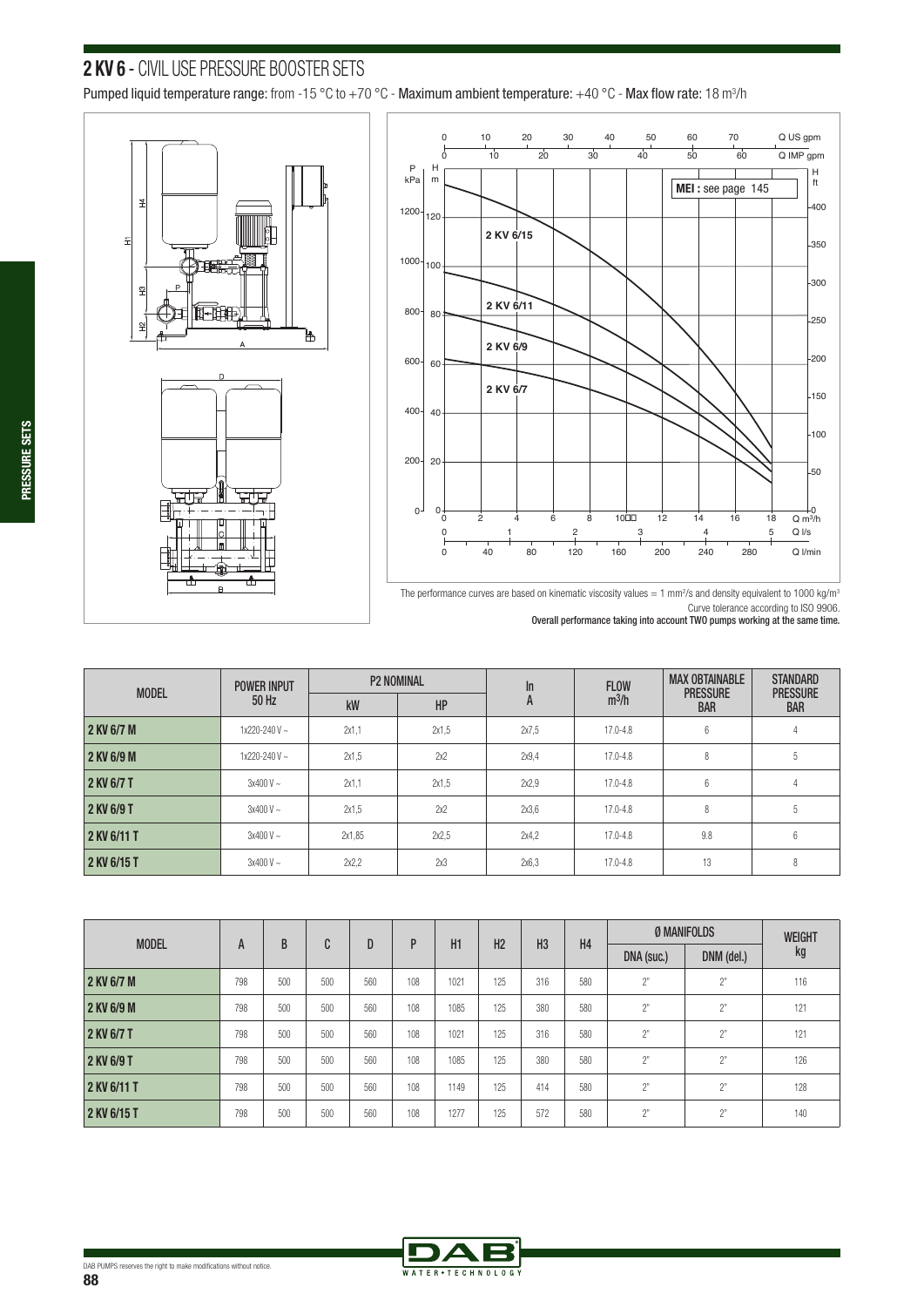# **2 KV 10** - CIVIL USE PRESSURE BOOSTER SETS

Pumped liquid temperature range: from -15 °C to +70 °C - Maximum ambient temperature: +40 °C - Max flow rate: 28.5 m $^3$ /h





The performance curves are based on kinematic viscosity values  $=1$  mm<sup>2</sup>/s and density equivalent to 1000 kg/m<sup>3</sup> Curve tolerance according to ISO 9906.

Overall performance taking into account TWO pumps working at the same time.

| <b>MODEL</b> | <b>POWER INPUT</b>  |        | <b>P2 NOMINAL</b> | $\ln$  | <b>FLOW</b>  | <b>MAX OBTAINABLE</b><br><b>PRESSURE</b> | <b>STANDARD</b><br><b>PRESSURE</b> |
|--------------|---------------------|--------|-------------------|--------|--------------|------------------------------------------|------------------------------------|
|              | 50 Hz               | kW     | HP                | A      | $m^3/h$      | <b>BAR</b>                               | <b>BAR</b>                         |
| 2 KV 10/4 M  | $1x220 - 240V \sim$ | 2x1.1  | 2x1.5             | 2x8.3  | $26.4 - 6.0$ | 3.8                                      | 2.5                                |
| 2 KV 10/5 M  | $1x220 - 240V \sim$ | 2x1.5  | 2x2               | 2x10.4 | $26.4 - 6.0$ | 4.8                                      | 3                                  |
| 2 KV 10/4 T  | $3x400V -$          | 2x1,1  | 2x1.5             | 2x3.5  | 26.4-6.0     | 3.8                                      | 2.5                                |
| 2 KV 10/5 T  | $3x400V -$          | 2x1.5  | 2x2               | 2x3.9  | $26.4 - 6.0$ | 4.8                                      | 3                                  |
| 2 KV 10/6 T  | $3x400V -$          | 2x1.85 | 2x2.5             | 2x5    | $26.4 - 6.0$ | 5.5                                      | 4                                  |
| 2 KV 10/8 T  | $3x400V -$          | 2x2.2  | 2x3               | 2x6.8  | 26.4-6.0     | 7.2                                      | 5                                  |

|              |     | B   | C   | D   |     | H1   | H <sub>2</sub> | H <sub>3</sub> | H <sub>4</sub> | Ø MANIFOLDS |             | <b>WEIGHT</b> |
|--------------|-----|-----|-----|-----|-----|------|----------------|----------------|----------------|-------------|-------------|---------------|
| <b>MODEL</b> | A   |     |     |     | P   |      |                |                |                | DNA (suc.)  | DNM (del.)  | kg            |
| 2 KV 10/4 M  | 798 | 500 | 500 | 560 | 108 | 925  | 125            | 220            | 580            | $2^{1/2"}$  | $2^{1/2}$   | 112           |
| 2 KV 10/5 M  | 798 | 500 | 500 | 560 | 108 | 957  | 125            | 252            | 580            | $2^{1/2}$   | $2^{1/2}$   | 115           |
| 2 KV 10/4 T  | 798 | 500 | 500 | 560 | 108 | 925  | 125            | 220            | 580            | $2^{1/2"}$  | $2^{1/2^n}$ | 117           |
| 2 KV 10/5 T  | 798 | 500 | 500 | 560 | 108 | 957  | 125            | 252            | 580            | $2^{1/2"}$  | $2^{1/2^n}$ | 120           |
| 2 KV 10/6 T  | 798 | 500 | 500 | 560 | 108 | 989  | 125            | 284            | 580            | $2^{1/2}$   | $2^{1/2^n}$ | 126           |
| 2 KV 10/8 T  | 798 | 500 | 500 | 560 | 108 | 1053 | 125            | 348            | 580            | $2^{1/2"}$  | $2^{1/2^n}$ | 132           |

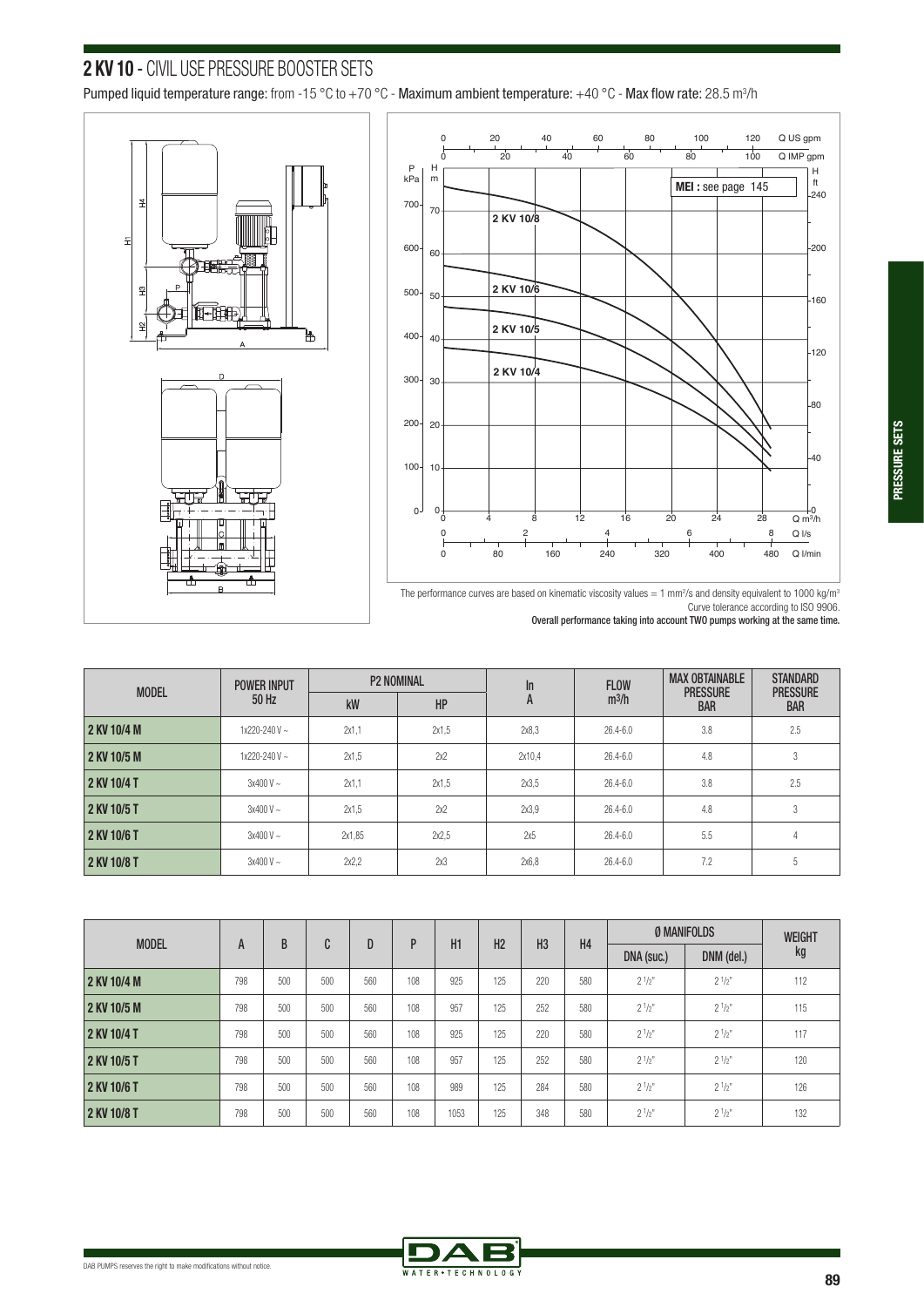# **3 KV 3** - CIVIL USE PRESSURE BOOSTER SETS

Pumped liquid temperature range: from -15 °C to +70 °C - Maximum ambient temperature: +40 °C - Max flow rate: 22 m<sup>3</sup>/h







Curve tolerance according to ISO 9906. Overall performance taking into account THREE pumps working at the same time.

| <b>MODEL</b> | <b>POWER INPUT</b> |        | <b>P2 NOMINAL</b> | In    | <b>FLOW</b> | <b>MAX OBTAINABLE</b>         | <b>PRESSURE SWITCH</b>           |
|--------------|--------------------|--------|-------------------|-------|-------------|-------------------------------|----------------------------------|
|              | 50 Hz              | kW     | HP                | A     | $m^3/h$     | <b>PRESSURE</b><br><b>BAR</b> | <b>CALIBRATION</b><br><b>BAR</b> |
| 3 KV 3/10 M  | $1x220 - 240V$ ~   | 3x1.1  | 3x1.5             | 3x7.8 | 21.6-5.4    | 8.2                           | $4 \div 6$                       |
| 3 KV 3/12 M  | $1x220 - 240V$ ~   | 3x1.5  | 3x2               | 3x9.6 | 21.6-5.4    | 10.2                          | 6:8                              |
| 3 KV 3/10 T  | $3x400V -$         | 3x1.1  | 3x1.5             | 3x3.2 | 21.6-5.4    | 8.2                           | $4 \div 6$                       |
| 3 KV 3/12 T  | $3x400V -$         | 3x1.5  | 3x2               | 3x3.7 | 21.6-5.4    | 10.2                          | 6:8                              |
| 3 KV 3/15 T  | $3x400V -$         | 3x1,85 | 3x2.5             | 3x4.3 | 21.6-5.4    | 13                            | 8:10                             |
| 3 KV 3/18 T  | $3x400V -$         | 3x2.2  | 3x3               | 3x5.8 | 21.6-5.4    | 15.8                          | 10:12                            |

| <b>MODEL</b> | A   | B   | C   | D   | F    | H    | Ø MANIFOLDS |            | <b>WEIGHT</b> |
|--------------|-----|-----|-----|-----|------|------|-------------|------------|---------------|
|              |     |     |     |     |      |      | DNA (suc.)  | DNM (del.) | kg            |
| 3 KV 3/10 M  | 710 | 825 | 120 | 532 | 847  | 1122 | $2^{1/2"}$  | $2^{1/2"}$ | 156           |
| 3 KV 3/12 M  | 710 | 825 | 120 | 596 | 911  | 1186 | $2^{1/2"}$  | $2^{1/2"}$ | 168           |
| 3 KV 3/10 T  | 785 | 825 | 120 | 532 | 847  | 1122 | $2^{1/2"}$  | $2^{1/2"}$ | 156           |
| 3 KV 3/12 T  | 785 | 825 | 120 | 596 | 911  | 1186 | $2^{1/2^n}$ | $2^{1/2"}$ | 165           |
| 3 KV 3/15 T  | 785 | 825 | 120 | 692 | 1007 | 1282 | $2^{1/2"}$  | $2^{1/2"}$ | 168           |
| 3 KV 3/18 T  | 785 | 825 | 120 | 788 | 1181 | 1378 | $2^{1/2"}$  | $2^{1/2"}$ | 183           |



The performance curves are based on kinematic viscosity values  $=1$  mm<sup>2</sup>/s and density equivalent to 1000 kg/m<sup>3</sup>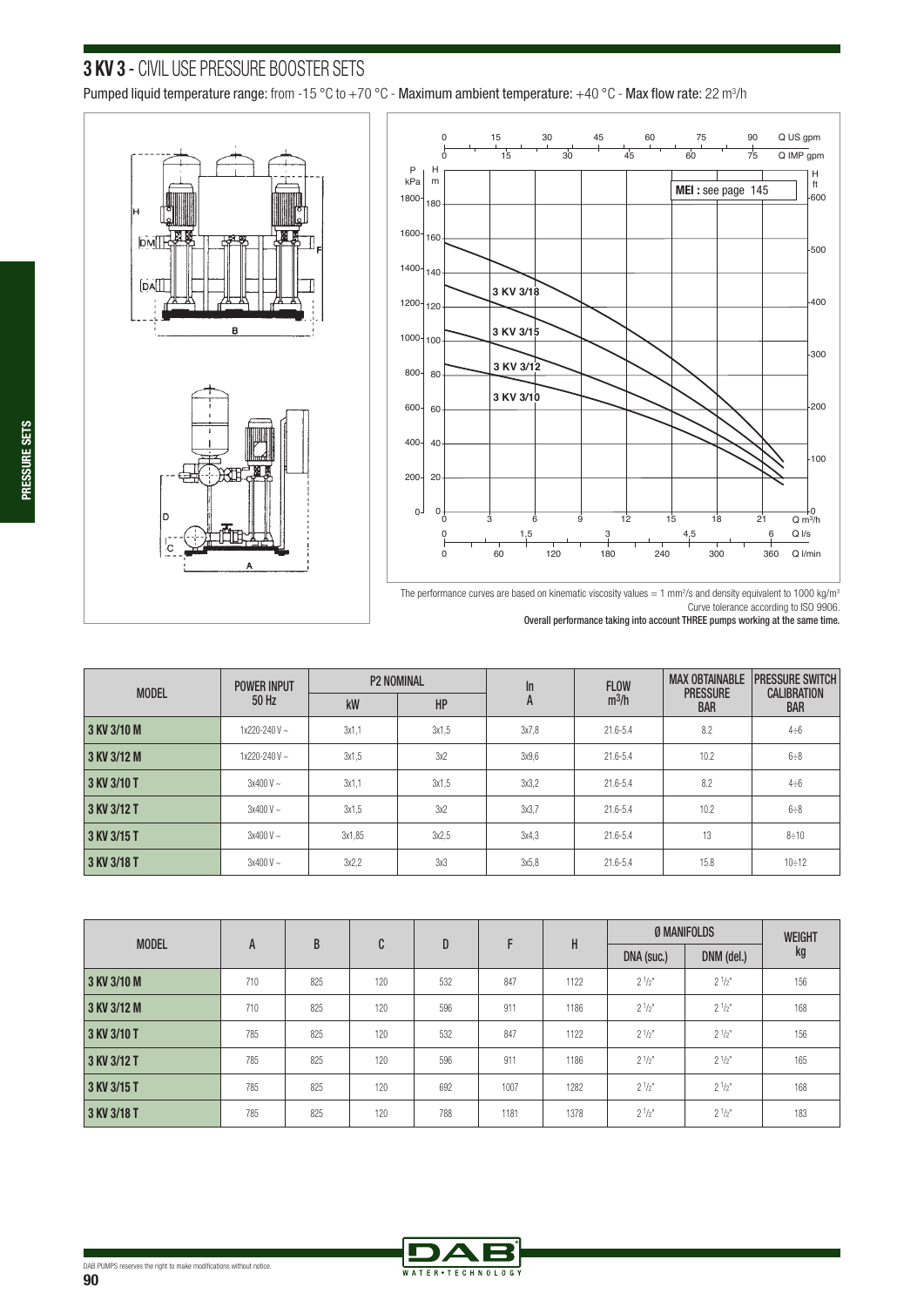# **3 KV 6** - CIVIL USE PRESSURE BOOSTER SETS

Pumped liquid temperature range: from -15 °C to +70 °C - Maximum ambient temperature: +40 °C - Max flow rate: 27 m<sup>3</sup>/h





The performance curves are based on kinematic viscosity values = 1 mm<sup>2</sup>/s and density equivalent to 1000 kg/m<sup>3</sup>

Curve tolerance according to ISO 9906. Overall performance taking into account THREE pumps working at the same time.

| <b>MODEL</b> | <b>POWER INPUT</b>  |        | <b>P2 NOMINAL</b> | In    | <b>FLOW</b>  | <b>PRESSURE SWITCH</b>           | <b>MAX OBTAINABLE</b>         |
|--------------|---------------------|--------|-------------------|-------|--------------|----------------------------------|-------------------------------|
|              | 50 Hz               | kW     | HP                | A     | $m^3/h$      | <b>CALIBRATION</b><br><b>BAR</b> | <b>PRESSURE</b><br><b>BAR</b> |
| 3 KV 6/7 M   | $1x220 - 240V$ ~    | 3x1.1  | 3x1.5             | 3x7.5 | 25.5-7.2     | 3:5                              | 6                             |
| 3 KV 6/9 M   | $1x220 - 240V \sim$ | 3x1.5  | 3x2               | 3x9.4 | $25.5 - 7.2$ | 5:7                              | 8                             |
| 3 KV 6/7 T   | $3x400V -$          | 3x1.1  | 3x1.5             | 3x2.9 | 25.5-7.2     | 3:5                              | 6                             |
| 3 KV 6/9 T   | $3x400V -$          | 3x1.5  | 3x2               | 3x3.6 | $25.5 - 7.2$ | 5:7                              | 8                             |
| 3 KV 6/11 T  | $3x400V -$          | 3x1.85 | 3x2.5             | 3x4.2 | 25.5-7.2     | 6:8                              | 9.8                           |
| 3 KV 6/15 T  | $3x400V -$          | 3x2.2  | 3x3               | 3x6.3 | $25.5 - 7.2$ | $8 \div 10$                      | 13                            |

| <b>MODEL</b> | A   | B   | C   | D   |      | H    | Ø MANIFOLDS |            | <b>WEIGHT</b> |
|--------------|-----|-----|-----|-----|------|------|-------------|------------|---------------|
|              |     |     |     |     |      |      | DNA (suc.)  | DNM (del.) | kg            |
| 3 KV 6/7 M   | 710 | 825 | 120 | 436 | 750  | 1026 | $2^{1/2"}$  | $2^{1/2"}$ | 153           |
| 3 KV 6/9 M   | 710 | 825 | 120 | 500 | 815  | 1090 | $2^{1/2"}$  | $2^{1/2"}$ | 162           |
| 3 KV 6/7 T   | 785 | 825 | 120 | 436 | 750  | 1026 | $2^{1/2^n}$ | $2^{1/2"}$ | 153           |
| 3 KV 6/9 T   | 785 | 825 | 120 | 500 | 815  | 1090 | $2^{1/2"}$  | $2^{1/2"}$ | 162           |
| 3 KV 6/11 T  | 785 | 825 | 120 | 664 | 880  | 1154 | $2^{1/2"}$  | $2^{1/2"}$ | 170           |
| 3 KV 6/15 T  | 785 | 825 | 120 | 692 | 1065 | 1282 | $2^{1/2^n}$ | $2^{1/2"}$ | 177           |